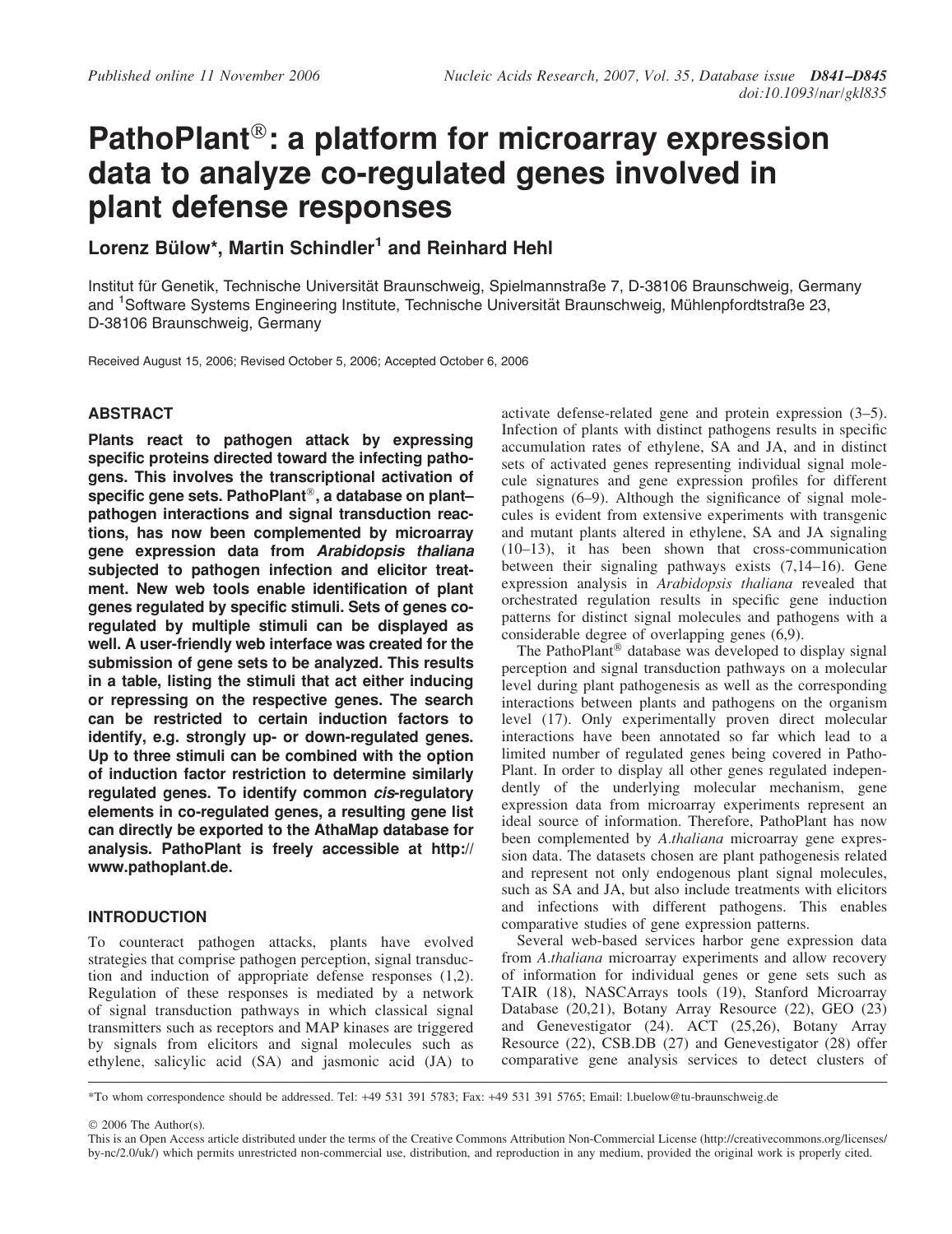genes with similar expression patterns across selected or the complete set of stimuli. These tools start with a given gene of interest to determine similarities in expression patterns to other genes. In contrast, the PathoPlant gene expression function was designed to start with combinations of up to three different stimuli to determine all overlapping genes being up-, down- or not regulated by these stimuli. An additional valuable feature of PathoPlant is the integration of AthaMap (29–31) for subsequent cis-regulatory element identification. A similar way of analysis is offered by Promomer at the Botany Array Resource (22). Promomer is a web tool to discover over-represented sequence motifs in regulatory regions from sets of A.thaliana genes. In contrast, AthaMap identifies putative functional cis-regulatory elements based on binding site specificities of transcription factors (29). The possibility of stimulus combinations to find overlapping genes and the interplay with the AthaMap database are unique features of PathoPlant.

# THE PATHOPLANT GENE EXPRESSION **RESOURCE**

#### Microarray data processing and database content

Selected *A.thaliana* microarray expression sets were downloaded from the TAIR microarray experiments resource (18). cDNA microarray experiments with non-transgenic plants treated with pathogens, signal molecules and elicitors were chosen for import into PathoPlant. Print-tip-group lowess normalized data records were downloaded (32). These comprise array element name, AGI locus/gene identifier, induction factor and a tag indicating gene expression. Owing to different array designs, the raw data had to be processed individually prior to database import. In cDNA microarray experiments, cross-hybridizations lead to multiple locus/gene assignments for one array element. For each dataset, a Perl script was used to detect and tag these multiple

locus/gene assignments to single array elements. The processed datasets were imported into the PathoPlant database.

The previously described PathoPlant database structure (17) was extended by three new tables for storage of microarray expression data, information on the experiments with corresponding links, and A.thaliana gene annotation data (TIGR release 5.0, January 21, 2004). After import, tagged records with very low absolute expression values, i.e. below a signal intensity of 350 in both channels, were excluded from being displayed online as these expression values are near background activity and are commonly considered as genes being not expressed (18). Records derived from multiple locus assignments to one single array element are not displayed as well because expression values may also rely on cross-hybridization to homologous genes. In order to merge records representing replicate hybridizations, geometric mean values and base-10 logarithms of the standard deviations of the individual induction factors were determined using a MS Visual Basic script. In addition to the number of replicates, this provides a common measure for experimental variability.

For import into PathoPlant, A.thaliana expression data from cDNA microarray experiments were selected for 19 stimuli. Table 1 displays the current database content including the number of records and the number of genes covered. The selected stimuli cover bacterial, viral and fungal pathogens as well as a fungal elicitor and signal molecules. For treatment with chitin, ethylene and tobacco mosaic virus (TMV), experimental setups with different sample collection time points after inoculation were annotated. Gene expression data for TMV infection discriminate between inoculated lower leaves and non-inoculated systemically infected upper leaves.

# Expression data retrieval and analysis

The web interface of PathoPlant was extended to permit easy access to the expression data. Internal and external links were

Table 1. Microarray expression data annotated to PathoPlant

| Stimulus                   | Class              | No. of records | No. of genes | TAIR expression set ID |  |
|----------------------------|--------------------|----------------|--------------|------------------------|--|
| Xanthomonas campestris     | Bacterial pathogen | 17 846         | 6850         | 1005823536             |  |
| Fusarium virguliforme      | Fungal pathogen    | 18 963<br>6804 |              | 1005823583             |  |
| Phythophthora infestans    | Fungal pathogen    | 18 643         | 6719         | 1005823534             |  |
| Powdery mildew             | Fungal pathogen    | 10 130         | 6974         | 1005823549             |  |
| TMV infected leaves 3 dpi  | Viral pathogen     | 17 921         | 6430         | 1005823504             |  |
| TMV infected leaves 4 dpi  | Viral pathogen     | 28 36 9        | 7835         | 1005823602             |  |
| TMV systemic leaves 14 dpi | Viral pathogen     | 74 320         | 9289         | 1005823505,            |  |
|                            |                    |                |              | 1005823602             |  |
| Chitin 10 min              | Elicitor           | 3939           | 1585         | 1005823605             |  |
| Chitin 30 min              | Elicitor           | 1578<br>3905   |              | 1005823605             |  |
| Chitin 1 h                 | Elicitor           | 3837           | 1563         | 1005823605             |  |
| Chitin 3 h                 | Elicitor           | 3876           | 1569         | 1005823605             |  |
| Chitin 6 h                 | Elicitor           | 3888           | 1586         | 1005823605             |  |
| Chitin 24 h                | Elicitor           | 3655           | 1522         | 1005823605             |  |
| $cis$ -Jasmone             | Signal molecule    | 19 9 19        | 8027         | 1005823574             |  |
| Ethylene 2 h               | Signal molecule    | 7697           | 1487         | 1005823581             |  |
| Ethylene 24 h              | Signal molecule    | 9200           | 1423         | 1005823581             |  |
| Hydrogen peroxide          | Signal molecule    | 19 047         | 6880         | 1005823545             |  |
| Methyl-jasmonate           | Signal molecule    | 20 401         | 8160         | 1005823574             |  |
| SA analog BTH              | Signal molecule    | 9928           | 6835         | 1005823548             |  |

Stimuli are categorized into different classes. The number of records and genes being represented is given. TAIR expression set IDs are specified for reference.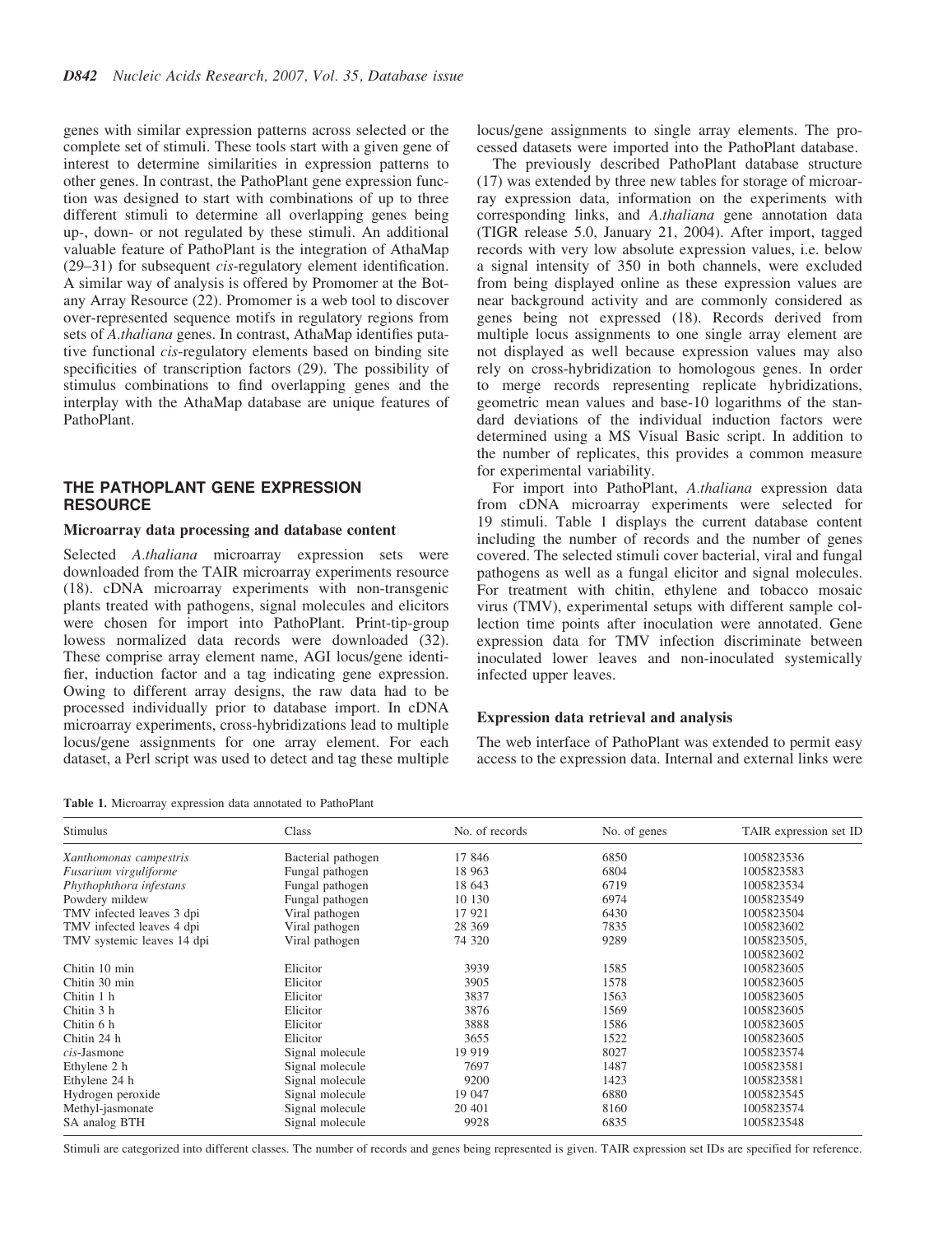incorporated through a data retrieval tool. Two basic query modes are available depending on the question addressed. One consists in submitting a list of genes to retrieve the stimuli that these genes are regulated by, and the other displays all genes regulated by certain selected stimuli.

In the first query mode, a gene list, i.e. the locus ID separated by carriage returns, can be submitted to obtain expression data on these genes for all stimuli annotated in PathoPlant. This search can be restricted to records with induction factors higher or lower than a given value. Either individual induction factors or mean factors from replicates can be chosen. The final result table is a list with those genes and corresponding stimuli matching the search criteria. Since cDNA microarray expression datasets will not cover all genes (Table 1), some genes submitted may not match any stimulus and induction factor. These genes will be identified in a separate list.

The second query mode permits the search for genes co-regulated by certain stimuli. Up to three different stimuli can be selected to identify genes that match all stimuli by using the AND operator. Alternatively for displaying all genes that match at least one of the stimuli, the OR operator can be used. Experimental setups for single stimuli comprising diverse incubation conditions can be chosen individually, e.g. Chitin 10 min, or may be selected all at once (Chitin all). Restriction to certain induction factors or mean factors is also applicable in this search mode.

Both search modes result in a list of genes, a short gene description, stimuli and induction factors (Figure 1). Besides the induction factors given for a single experiment, mean induction factors are displayed that cover results from replicate experiments. In order to validate mean and single induction factors, the number of replicates  $(n)$  and base-10 logarithm of standard deviation are given. The result list is sorted by genes (locus) by default. It can be resorted by description, stimulus, induction factor and mean factor by selecting the respective column header. For further information on the genes displayed, a short description is provided and all genes are linked to respective entries of the TAIR database on A.thaliana genes (Locus links, Figure 1). For additional information on the experimental setups, metadata on the stimuli and experiments are provided via hyperlinks that directly link to the entries in the TAIR microarray experiments resource (Stimulus links, Figure 1). By selecting the locus/gene ID, the presence of the genes on other microarray datasets can be queried. Additionally, the entire list of genes obtained by an expression search can directly be submitted to the 'Search by locus/gene ID' form to perform a 'microarray expression search in PathoPlant' (Figure 1) to identify other stimuli acting on this set of genes. The genomic context of a single gene can be analyzed for regulatory transcription factor binding sites by using the link to the AthaMap resource (Figure 1). Most importantly, by submitting the list of all displayed genes to AthaMap, a comparative transcription factor

#### Search for expressed A. thaliana genes

Search by stimulus:



Use locus list for a microarray expression search in PathoPlant. Use locus list for a transcription factor binding site analysis in AthaMap.

| Locus | <b>Description</b>                                           | <b>Locus links Stimulus</b>   |                                     | <b>Stimulus links Factor</b> |       | <b>Mean factor</b> | n (lg std dev) |
|-------|--------------------------------------------------------------|-------------------------------|-------------------------------------|------------------------------|-------|--------------------|----------------|
|       | At5q57560 xyloglucan:xyloglucosyl transferase / xyloglucan e | <b>TAIR</b><br>AthaMap        | <b>SA analog BTH</b>                | <b>TAIR</b>                  | 4.757 | 4.757              | (0)            |
|       | At5q10760 aspartyl protease family protein contains Pfam dom | <b>TAIR</b><br>AthaMap        | <b>SA analog BTH</b>                | <b>TAIR</b>                  | 4.488 | 4.488              | (0)            |
|       | At3q57260 glycosyl hydrolase family 17 protein similar to gl | <b>TAIR</b><br>AthaMap        | <b>SA analog BTH</b>                | <b>TAIR</b>                  | 5.533 | 4.342              | 2(0.105)       |
|       | At3q57260 glycosyl hydrolase family 17 protein similar to gl | <b>TAIR</b><br>AthaMap        | <b>SA analog BTH</b>                | <b>TAIR</b>                  | 3.408 | 4.342              | 2(0.105)       |
|       | At5q47120 Bax inhibitor-1 putative / BI-1 putative SP:Q9LD45 | TAIR<br>AthaMap               | <b>SA analog BTH</b>                | <b>TAIR</b>                  | 4.199 | 4.183              | 2(0.002)       |
|       | At5q47120 Bax inhibitor-1 putative / BI-1 putative SP:Q9LD45 | <b>TAIR</b><br>AthaMap        | <b>SA analog BTH</b>                | <b>TAIR</b>                  | 4.167 | 4.183              | 2(0.002)       |
|       | At1q02930 glutathione S-transferase, putative similar to glu | <b>TAIR</b><br>AthaMap        | <b>TMV systemic leaves</b><br>14dpi | <b>TAIR</b>                  | 3.761 | 3.69               | 4(0.058)       |
|       | At1q02930 glutathione S-transferase, putative similar to glu | <b>TAIR</b><br>AthaMap        | TMV systemic leaves<br>14dpi        | <b>TAIR</b>                  | 3.189 | 3.69               | 4(0.058)       |
|       | At1q02930 glutathione S-transferase, putative similar to glu | <b>TAIR</b><br>AthaMap        | <b>TMV systemic leaves</b><br>14dpi | <b>TAIR</b>                  | 4.547 | 3.69               | 4(0.058)       |
|       | At1q02930 glutathione S-transferase, putative similar to glu | <b>TAIR</b><br>$546 - 14 - 1$ | <b>TMV systemic leaves</b>          | <b>TAIR</b>                  | 3.399 | 3.69               | 4(0.058)       |

Figure 1. Screenshot of a PathoPlant microarray expression search result after submission of a query using the parameters displayed in the figure. The result table was sorted by Mean factor.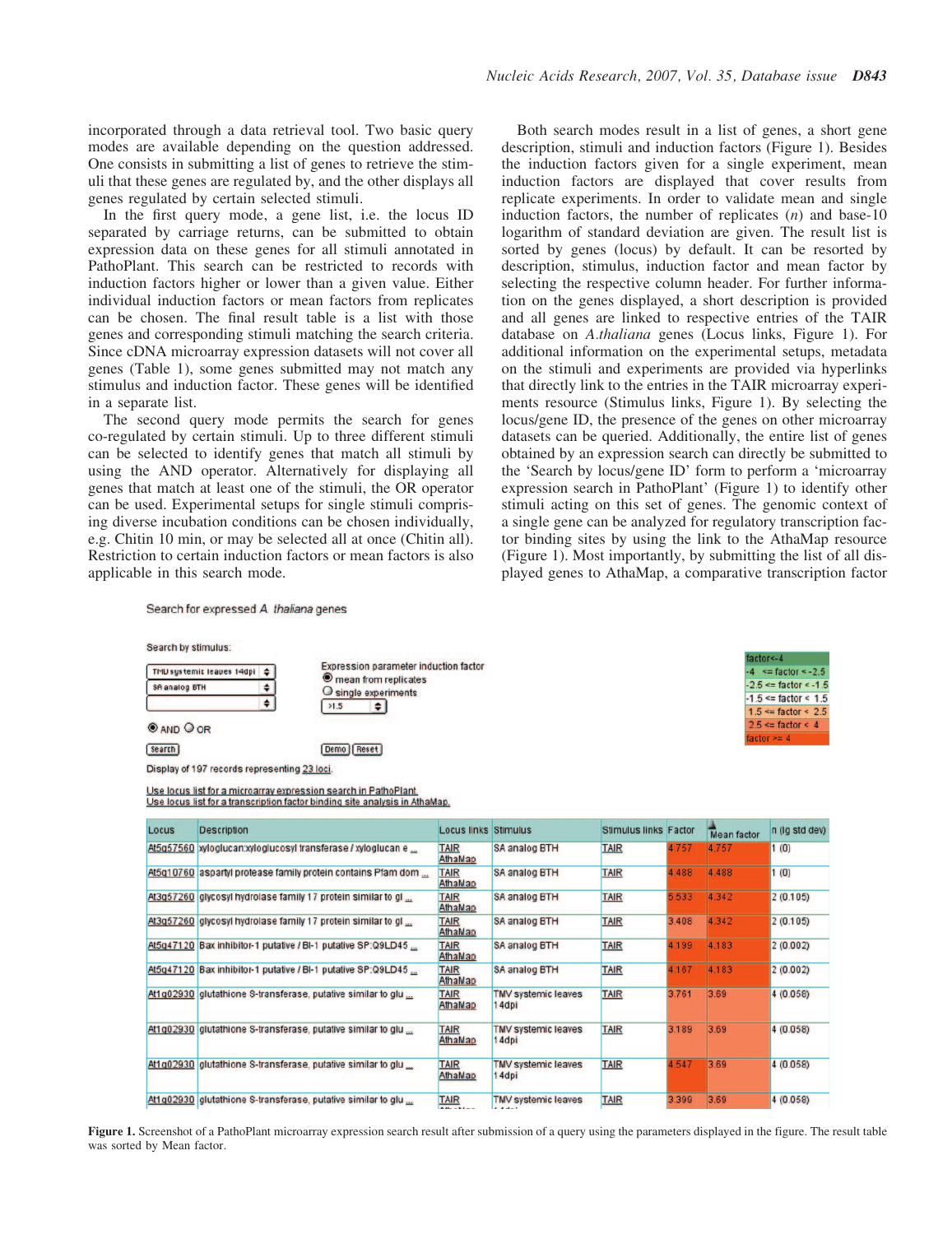binding site analysis can be performed as described below. This permits the identification of common *cis-regulatory* elements in co-regulated genes.

## Interplay with AthaMap

A link implemented in PathoPlant permits direct submission of the genes listed in the result table to the AthaMap gene analysis tool for identification of cis-regulatory elements (Figure 1). In a selected region relative to the start codon of the submitted genes, AthaMap will identify predicted binding sites of transcription factors. A table in AthaMap can be selected showing common transcription factor binding sites in all genes to identify binding site over-representation.

In the opposite direction, AthaMap has also been linked with PathoPlant. An AthaMap co-localization analysis (<http://> www.athamap.de/search\_colocalization.php) with selected transcription factors will detect binding site co-localizations and all corresponding A.thaliana genes. Through a link implemented in AthaMap, this list of genes can be submitted to PathoPlant for the determination of stimuli by which these genes are regulated.

The interplay between PathoPlant gene expression analysis and AthaMap web tools enables easy identification of sets of co-regulated genes that can be further analyzed for common cis-regulatory elements. Alternatively, sets of co-regulated genes identified with AthaMap can be submitted to Patho-Plant for expression profile analysis.

### AVAILABILITY

The PathoPlant resource is a free service accessible via<http://> www.pathoplant.de. The database content is displayed on the PathoPlant homepage and is being updated on a regular basis.

# ACKNOWLEDGEMENTS

We would like to thank Thomas Zobel, Daniela Bruhn and Juliane Scheithauer for data annotation. We thank Claudia Galuschka for critical reading of the manuscript. This project is part of the Intergenomics Center Braunschweig (<http://> www.intergenomics.de) funded by the German Federal Ministry for Education and Research, BMBF, Grant No. 031U110C/031U210C. Funding to pay the Open Access publication charges for this article was provided by BMBF.

Conflict of interest statement. None declared.

## **REFERENCES**

- 1. Dangl,J.L. and Jones,J.D. (2001) Plant pathogens and integrated defence responses to infection. Nature, 411, 826–833.
- 2. Dicke,M. and Hilker,M. (2003) Induced plant defences: from molecular biology to evolutionary ecology. Basic Appl. Ecol., 4, 3-14.
- 3. Glazebrook,J. (2001) Genes controlling expression of defense responses in Arabidopsis—2001 status. Curr. Opin. Plant Biol., 4, 301–308.
- 4. Thomma,B.P., Penninckx,I.A., Broekaert,W.F. and Cammue,B.P. (2001) The complexity of disease signaling in Arabidopsis. Curr. Opin. Immunol., 13, 63–68.
- 5. Reymond,P. and Farmer,E.E. (1998) Jasmonate and salicylate as global signals for defense gene expression. Curr. Opin. Plant Biol., 1, 404–411.
- 6. De Vos,M., Van Oosten,V.R., Van Poecke,R.M., Van Pelt,J.A., Pozo,M.J., Mueller,M.J., Buchala,A.J., Métraux,J.P., Van Loon,L.C. and Dicke,M. (2005) Signal signature and transcriptome changes of Arabidopsis during pathogen and insect attack. Mol. Plant Microbe Interact., 18, 923–937.
- 7. Glazebrook,J., Chen,W., Estes,B., Chang,H.S., Nawrath,C., Métraux, J.P., Zhu, T. and Katagiri, F. (2003) Topology of the network integrating salicylate and jasmonate signal transduction derived from global expression phenotyping. Plant J., 34, 217–228.
- 8. Reymond,P., Bodenhausen,N., Van Poecke,R.M., Krishnamurthy,V., Dicke,M. and Farmer,E.E. (2004) A conserved transcript pattern in response to a specialist and a generalist herbivore. Plant Cell, 16, 3132–3147.
- 9. Schenk,P.M., Kazan,K., Wilson,I., Anderson,J.P., Richmond,T., Somerville,S.C. and Manners,J.M. (2000) Coordinated plant defense responses in Arabidopsis revealed by microarray analysis. Proc. Natl Acad. Sci. USA, 97, 11655–11660.
- 10. Pozo,M.J., Van Loon,L.C. and Pieterse,C.M.J. (2005) Jasmonates–signals in plant–microbe interactions. J. Plant Growth Regul., 23, 211–222.
- 11. Delaney,T.P., Uknes,S., Vernooij,B., Friedrich,L., Weymann,K., Negrotto,D., Gaffney,T., Gut–Rella,M., Kessmann,H. and Ward,E. (1994) A central role of salicylic acid in plant disease resistance. Science, 266, 1247–1250.
- 12. Nawrath, C. and Métraux, J.P. (1999) Salicylic acid induction-deficient mutants of Arabidopsis express PR-2 and PR-5 and accumulate high levels of camalexin after pathogen inoculation. Plant Cell, 11, 1393–1404.
- 13. Wildermuth,M.C., Dewdney,J., Wu,G. and Ausubel,F.M. (2001) Isochorismate synthase is required to synthesize salicylic acid for plant defence. Nature, 414, 562–565.
- 14. Felton,G.W. and Korth,K.L. (2000) Trade-offs between pathogen and herbivore resistance. Curr. Opin. Plant Biol., 3, 309–314.
- 15. Spoel,S.H., Koornneef,A., Claessens,S.M., Korzelius,J.P., Van Pelt, J.A., Mueller, M.J., Buchala, A.J., Métraux, J.P., Brown, R. and Kazan,K. (2003) NPR1 modulates cross-talk between salicylate- and jasmonate-dependent defense pathways through a novel function in the cytosol. Plant Cell, 15, 760–770.
- 16. Pieterse,C.M. and Van Loon,L.C. (2004) NPR1: the spider in the web of induced resistance signaling pathways. Curr. Opin. Plant Biol., 7, 456–464.
- 17. Bülow, L., Schindler, M., Choi, C. and Hehl, R. (2004) PathoPlant®: a database on plant–pathogen interactions. In Silico Biol., 4,  $0044.$
- 18. Rhee,S.Y., Beavis,W., Berardini,T.Z., Chen,G., Dixon,D., Doyle,A., Garcia–Hernandez,M., Huala,E., Lander,G. and Montoya,M. et al. (2003) The Arabidopsis Information Resource (TAIR): a model organism database providing a centralized, curated gateway to Arabidopsis biology, research materials and community. Nucleic Acids Res., 31, 224–228.
- 19. Craigon,D.J., James,N., Okyere,J., Higgins,J., Jotham,J. and May,S. (2004) NASCArrays: a repository for microarray data generated by NASC's transcriptomics service. Nucleic Acids Res., 32, D575–D577.
- 20. Gollub,J., Ball,C.A. and Sherlock,G. (2006) The Stanford Microarray Database: a user's guide. Methods Mol. Biol., 338, 191–208.
- 21. Ball,C.A., Awad,I.A., Demeter,J., Gollub,J., Hebert,J.M., Hernandez–Boussard,T., Jin,H., Matese,J.C., Nitzberg,M., Wymore,F. et al. (2005) The Stanford Microarray Database accommodates additional microarray platforms and data formats. Nucleic Acids Res., 33, D580–D582.
- 22. Toufighi,K., Brady,S.M., Austin,R., Ly,E. and Provart,N.J. (2005) The Botany Array Resource: e-Northerns, Expression Angling, and promoter analyses. Plant J., 43, 153–163.
- 23. Barrett,T., Suzek,T.O., Troup,D.B., Wilhite,S.E., Ngau,W.C., Ledoux,P., Rudnev,D., Lash,A.E., Fujibuchi,W. and Edgar,R. (2005) NCBI GEO: mining millions of expression profiles—database and tools. Nucleic Acids Res., 33, D562-D566.
- 24. Zimmermann,P., Hirsch–Hoffmann,M., Hennig,L. and Gruissem,W. (2004) GENEVESTIGATOR. Arabidopsis microarray database and analysis toolbox. Plant Physiol., 136, 2621–2632.
- 25. Manfield,I.W., Jen,C.H., Pinney,J.W., Michalopoulos,I., Bradford,J.R., Gilmartin,P.M. and Westhead,D.R. (2006) Arabidopsis Co-expression